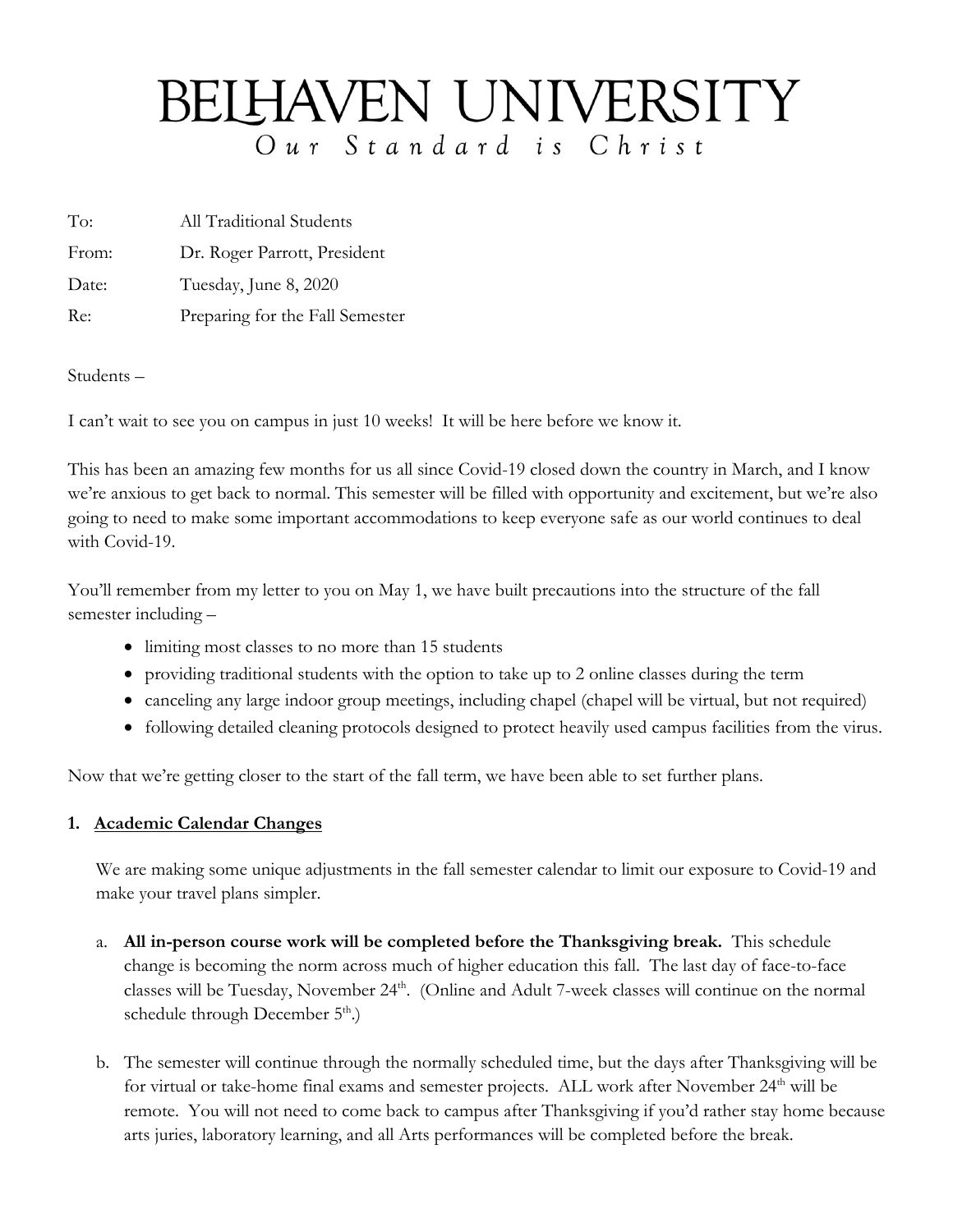- c. In order to complete our class time before the Thanksgiving break (and also limit the amount of travel that could increase exposure to the virus):
	- we have canceled our normal Fall Break scheduled for October 12 & 13
	- our classes will meet on Labor Day, September 7, rather than taking that day as a holiday.

By utilizing these three days, we make up the days of class we would normally have after Thanksgiving.

d. Commencement will be held as planned on December  $12<sup>th</sup>$  – assuming it is safe to have large groups together by then.

## **2. Belhaven's Financial Commitment To You**

This spring the entire world was caught off-guard by the shut-down caused by Covid-19. That was an amazing time, as Belhaven moved 640 classes into a virtual format within a week. Students, faculty, and staff all did a remarkable job to make that work.

Now that we can look ahead and know there is even the *slightest possibility* that a shut-down could happen again this fall, we can better prepare. We are planning and praying that we'll have a normal semester, but IF the virus should cause us to shift to a virtual format at some point during the semester, we are ready to make the best out of a tough situation:

a. If we have to shift to exclusively virtual/online learning *before* Thanksgiving – the portion of the semester remaining will be prorated to the Belhaven University online tuition rate for all traditional students.

Scholarships will also be proportionately reduced, but you would not pay more than the published online rate for the remainder of the semester that must be completed virtually – since, at that point, you'll be receiving a completely online education.

This would be a financial saving for most students.

b. If we have to shift to virtual/online learning before Thanksgiving, the Residence Halls, food service, and all campus facilities will be closed within a few days after the required shut-down and all students would be required to leave campus.

Because living on campus would no longer be an option, we would refund the portion of your cost for residential living after the halls are closed to all students – if you have a residence hall scholarship, that grant would also be proportionately reduced.

We trust these two financial commitments give you confidence as we go into the semester – Belhaven is not only prepared to shift to a virtual format if the virus requires us to make the change, but there will also be a cost-savings to you should we need to teach virtually.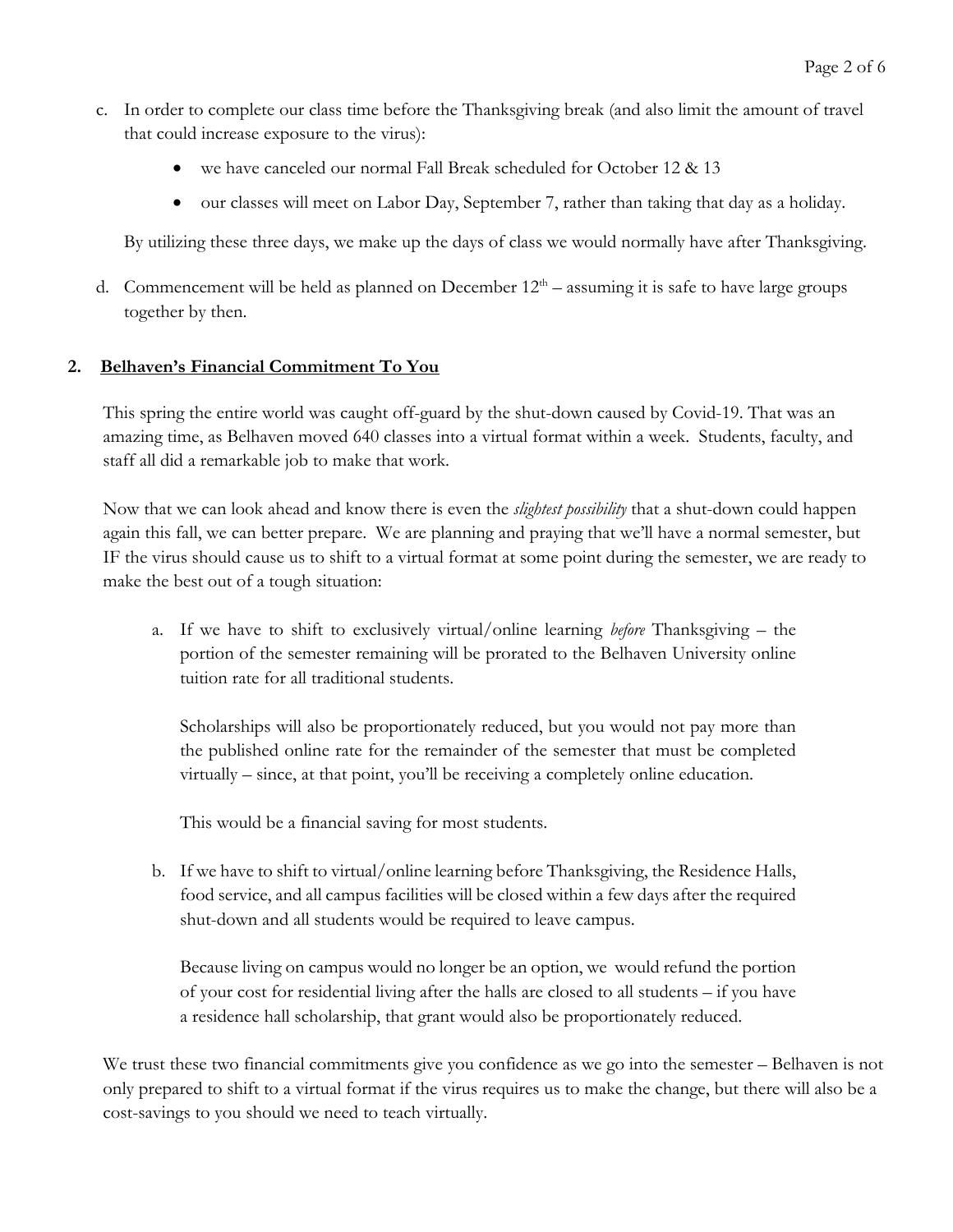## **3. Residence Halls**

Residential life is an important part of your university experience, and we're making a few changes to assure your move-in, move-out, and dining is as "Covid-safe" as possible.

a. Move-in day is Friday, August  $21<sup>st</sup>$  – and continues on Saturday and Sunday for returning students. Fall student athletes come to campus on an earlier schedule and will receive communication from the Department of Athletics outlining those dates and specific requirements.

 $8:30$  – Friday, August  $21<sup>st</sup>$  – New student check-in begins - Billy Kim Center 9:00 – Friday, August  $21^{st}$  – New student move-in begins 1:00 – Friday, August  $21^{st}$  – Returning students move-in begins

All students, and their family and friends helping with move-in, must wear appropriate face coverings.

- b. Because we will conclude face-to-face classes before the Thanksgiving break, you do not need to come back until second semester begins on January  $11<sup>th</sup>$ . If you prefer to stay on campus for the break and/or come back after Thanksgiving, the residence halls, food-service, and all facilities will be available through the remainder of the semester. But remember, after the break there will not be any in-person structured activity on campus and we'll be encouraging all faculty to work from home after Thanksgiving.
- c. If we are able to hold commencement as planned on Saturday, December  $12<sup>th</sup>$ , we will follow our regular residence hall closure schedule: halls will close on Thursday, December  $10<sup>th</sup>$  for all students except graduating seniors who will need to move out of the residence hall by 5:00 pm on Saturday, December 12<sup>th</sup>. If we must postpone commencement, the residence halls will close at the conclusion of the final exam period on Thursday, December  $10<sup>th</sup>$ .
- d. Arranging adequate social distancing for students during meals is a challenge. We are taking several steps to assure you are safe. Meals will not be self-serve this semester – our food service is taking extraordinary precautions with food safety. Seating in the dining commons will be significantly reduced to allow distancing. The number of students in the serving area at one time will be limited. The entrance to the dining commons will be moved to separate access from the other portions of the student center.

The Shoe Bird will be open as usual with appropriate distance for seating. And we are making provisions for faculty, staff, and visitors to be offered a grab-and-go option separate from the dining commons in order to provide more seating for enrolled students.

#### **4. Our "Belhaven Promise" – To Keep Each Other Safe**

The fall semester will require some Covid-19 precautionary adjustments that will be inconvenient for all of us – but critical for our safety.

While I'm sure as a university student you feel healthy and invincible, you must remember you'll be close to many faculty and staff who are older, and some people of all ages have underlying medical conditions that make them vulnerable to a virus that could be deadly. We need to work together to keep everyone safe –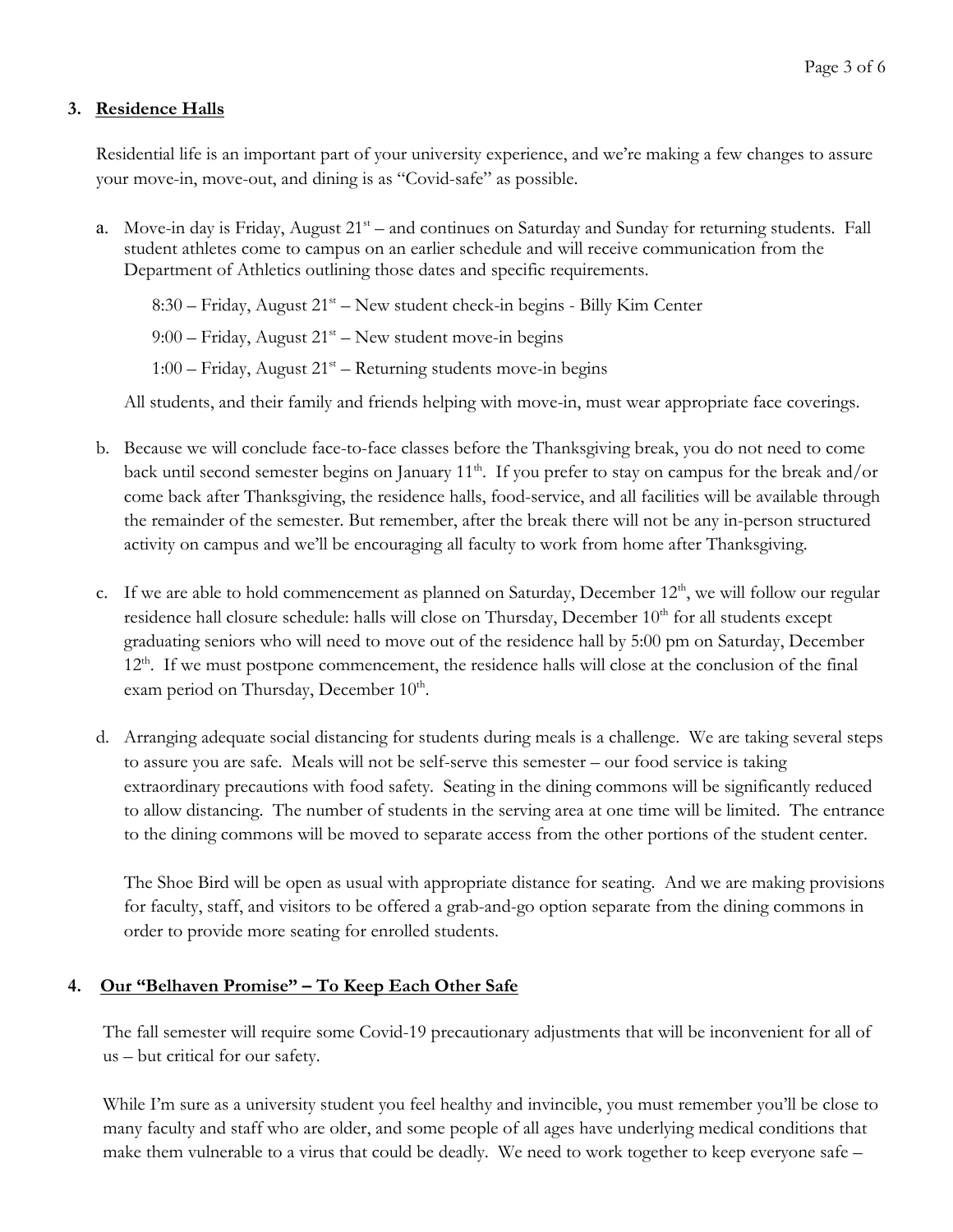plus, college students are not immune from significant complications from Covid-19, and we all need to stay healthy and productive this fall.

Because of our need to work together, we're requiring every student, faculty member, and staff member commit to our "Belhaven Promise" which is a series of precautionary actions we'll each follow for the protection of all.

More importantly, we have a biblical mandate to do "for the least of these" which, in this time of Covid-19, are those who are older or have underlying health conditions. Don't do it just for you – do this for others because God calls you to do so.

These requirements will not be optional. It is critical for our safety that we are agree to these precautionary boundaries, and hold to these standards because of our commitment to love each other in Christ.

I think the best summarization I've seen explaining why we all have a responsibility to take Covid-19 precautions, comes from Dr. Robert Jeffress, pastor of First Baptist Church in Dallas, writing to his congregation about why masks are required to attend services:

*"Unfortunately, wearing a mask has become a political issue for many people. It's not a political issue; it's a medical issue. It's not about your freedom; it's about keeping other people safe.*

*Some people say, "I feel comfortable not wearing a mask." But it isn't about you; it's about other people. Yes, a mask may to some extent protect you from the coronavirus, but it's more effective in keeping others around you from contracting it.*

*The New Testament is filled with principles that say we ought not use our freedom to hurt other people. Romans 14:7–8 says, "Not one of us lives for himself, and not one dies for himself; for if we live, we live for the Lord, or if we die, we die for the Lord." Philippians 2:3–4 says, "Do nothing from selfishness or empty conceit, but with humility of mind regard one another as more important than yourselves; do not merely look out for your own personal interests, but also for the interests of others."*

*What we do affects others, and we are to look out for the welfare of others. While you may feel OK about not wearing a mask, you may be around an elderly person or a person with respiratory problems who could die if they contracted this virus. That's why we're asking everybody to wear a mask so that we can protect one another as we worship together."*

We will wait to finalize our Belhaven Promise until closer to the start of the semester and base the requirements on the latest direction of The CDC and medical experts. We want to stay flexible – ready to ease or strengthen these measures as the semester progresses.

To help you prepare for the start of the semester, our Belhaven Promise will most likely will include the following expectations: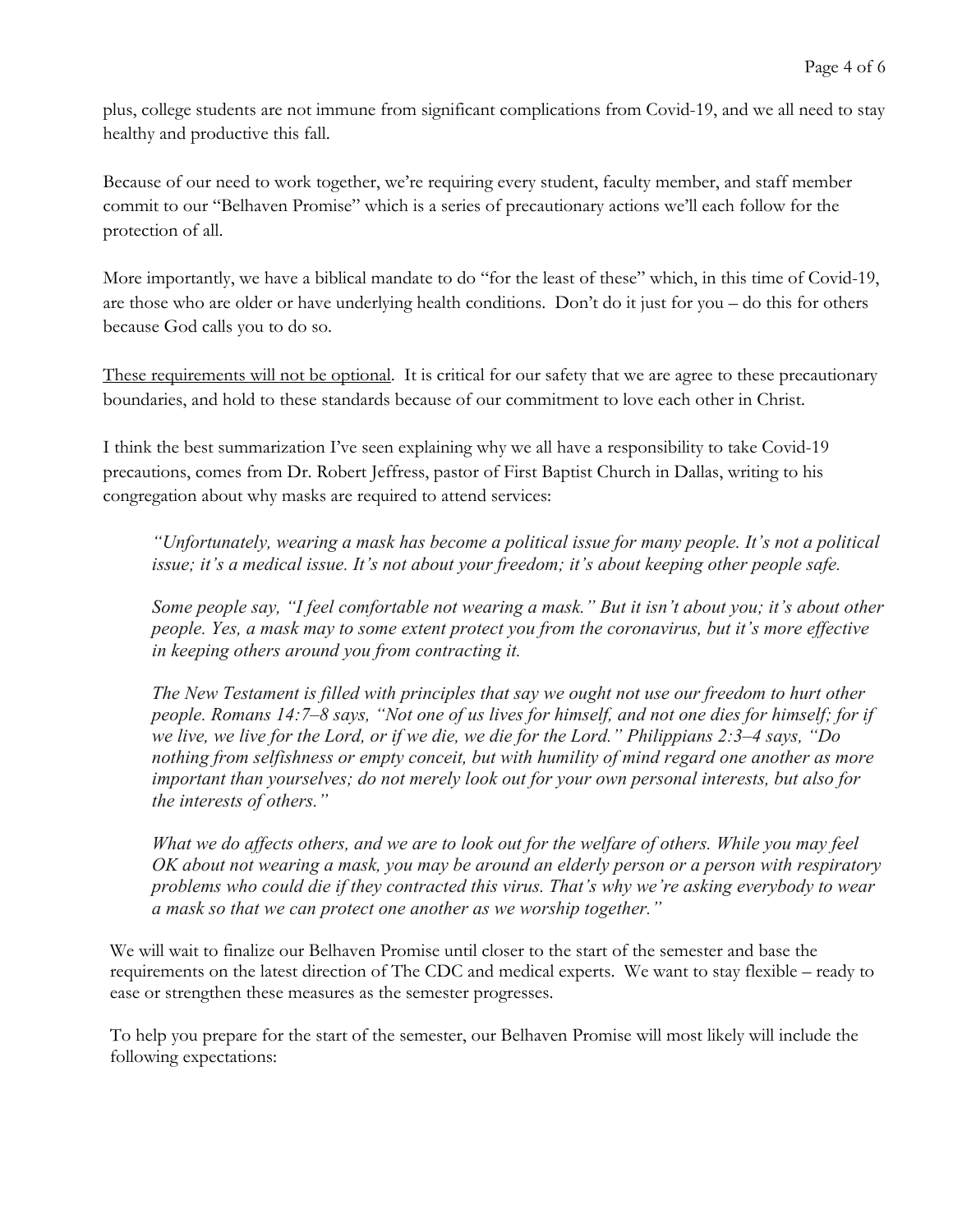- 1. FACE COVERING A mask or face covering is one of the most important precautions we can take – and while they are annoying and they make us feel self-conscious and awkward, masks are extremely effective in controlling the spread of Covid-19. A clean mask or other facial covering *must* be worn inside all buildings in areas where at least 6' social distancing is not possible – including during most classes when possible. Masks or face coverings will not be required in the residence hall rooms and dining commons, but will be required in the food serving area.
- 2. SYMPTOMS At the earliest onset of any Covid-19 symptoms, you must stay confined and notify the Student Development office immediately – this includes fever of 100.4 F or higher, dry cough, difficulty breathing, chills, repeated shaking with chills, muscle pain, headache, sore throat or loss of taste or smell.
- 3. TESTING It is not yet clear what testing options might be available by this fall, but if reliable testing is appropriate and available, we will utilize this resource. And if needed, each of us will share information facilitating contact tracing as we seek to identify and/or isolate those who have been exposed to the virus.
- 4. DISTANCE Maintain appropriate social distancing, especially in classroom settings, hallways, or the presence of older members of the community and those of all ages who may have underlying health conditions.
- 5. DIRECTION Follow directional signs that require one-way traffic patterns inside the hallways of Irby Hall and Billy Kim Center. Some indoor facilities, Arts performances, or athletic events may have limited access at times to assure room for social distancing.
- 6. HANDS Wash your hands with soap and water for a full 20 seconds or use hand sanitizer as often as necessary.
- 7. VACCINE We strongly encourage a flu vaccine this fall and will have vaccines available free on campus. A flu vaccine is not required by the University, but health care professionals are urging it as the smart and safe thing to do, and we hope everyone will take advantage of this free preventative measure. And if a Covid-19 vaccine becomes available, it will unlock the door to returning to normal if we'll do all we can to take advantage of that protection.
- 8. QUARANTINE If a residential student contracts the virus, we are prepared with separated rooms for quarantine until your family can help you travel home for recovery. If commuter students contracts Covid-19 they must stay off campus completely. Faculty and staff will also be quarantined if they contract the virus and plans are being made to fill in for those who might become sick. Faculty will be prepared to work from a distance with any student needing to quarantine from the virus, and *you will not be penalized academically* for taking these precautions or if you become ill with Covid-19.

Even after the semester begins we will be monitoring the best advice for university campuses. We don't want our requirements to be any more restrictive than necessary in order to keep everyone safe. Certainly things could change as Belhaven and the world learn more about protection from Covid-19.